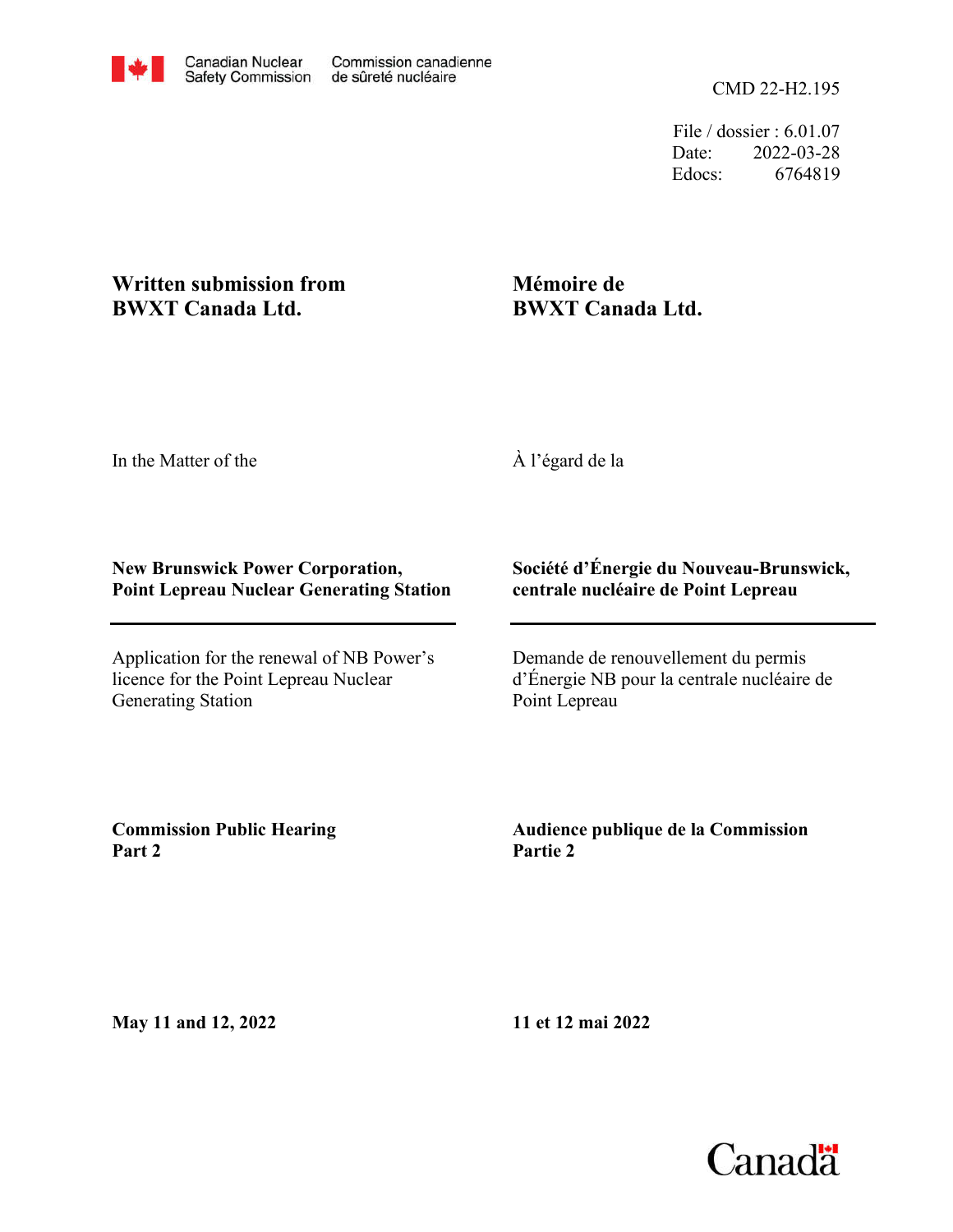

March 28, 2022

Senior Tribunal Officer, Secretariat Canadian Nuclear Safety Commission 280 Slater Street P.O. Box 1046, Station B Ottawa, Ontario K1P 5S9 Email[: cnsc.interventions.ccsn@canada.ca](mailto:cnsc.interventions.ccsn@canada.ca)

### **Subject: Renewal of New Brunswick Power Corporation's Nuclear Power Reactor Operating Licence for the Point Lepreau Nuclear Generating Station - Ref. 2022-H-02**

Dear President and Commission Members,

I am writing on behalf of BWXT Canada Ltd. (BWXT) to express our support for New Brunswick Power Corporation's (NB Power) application to the Canadian Nuclear Safety Commission (CNSC) to renew its Nuclear Power Reactor Operating Licence for the Point Lepreau Nuclear Generating Station (PLNGS) for a 25-year period.

BWXT is a longstanding and trusted global supplier of nuclear components, fuel, services and medicine and operates 10 locations across Canada with approximately 1500 skilled employees. BWXT has supplied engineering support, critical components and services to PLNGS since it commenced operations in 1983.

### *Demonstrated commitment to safe operations*

BWXT has decades of direct, hands-on experience working within PLNGS alongside site leadership and can attest to NB Power's strong nuclear safety culture which is demonstrated by consecutive satisfactory ratings across all safety and control areas from 2016 through 2019, and the recent milestone reached of two million hours worked without a Loss Time Accident. These ratings are a testament to NB Power's commitment to safety which maintains the continued protection of the public, employees and the environment as a matter of priority. Further, NB Power's commitment to continuous improvement can be seen in its significant upgrades to the station's Emergency Management Facilities which were undertaken in the licence period. These investments in improved emergency response infrastructure and technological advancements reflect a nuclear operator that is committed to the longterm safety of the public, the environment and its employees.

#### *Updated Environmental Risk Assessment Demonstrates Minimal Impact*

In 2020, NB Power conducted an update of its Environmental Risk Assessment (ERA) which found that results were consistent with the previous risk assessments completed – showing minimal impacts. NB Power remains fully committed to the environment that surrounds the station which it further demonstrated by completing a thermal plume assessment in the licence period, which confirmed that no harmful impacts were discovered due to cooling water discharge from the plant.